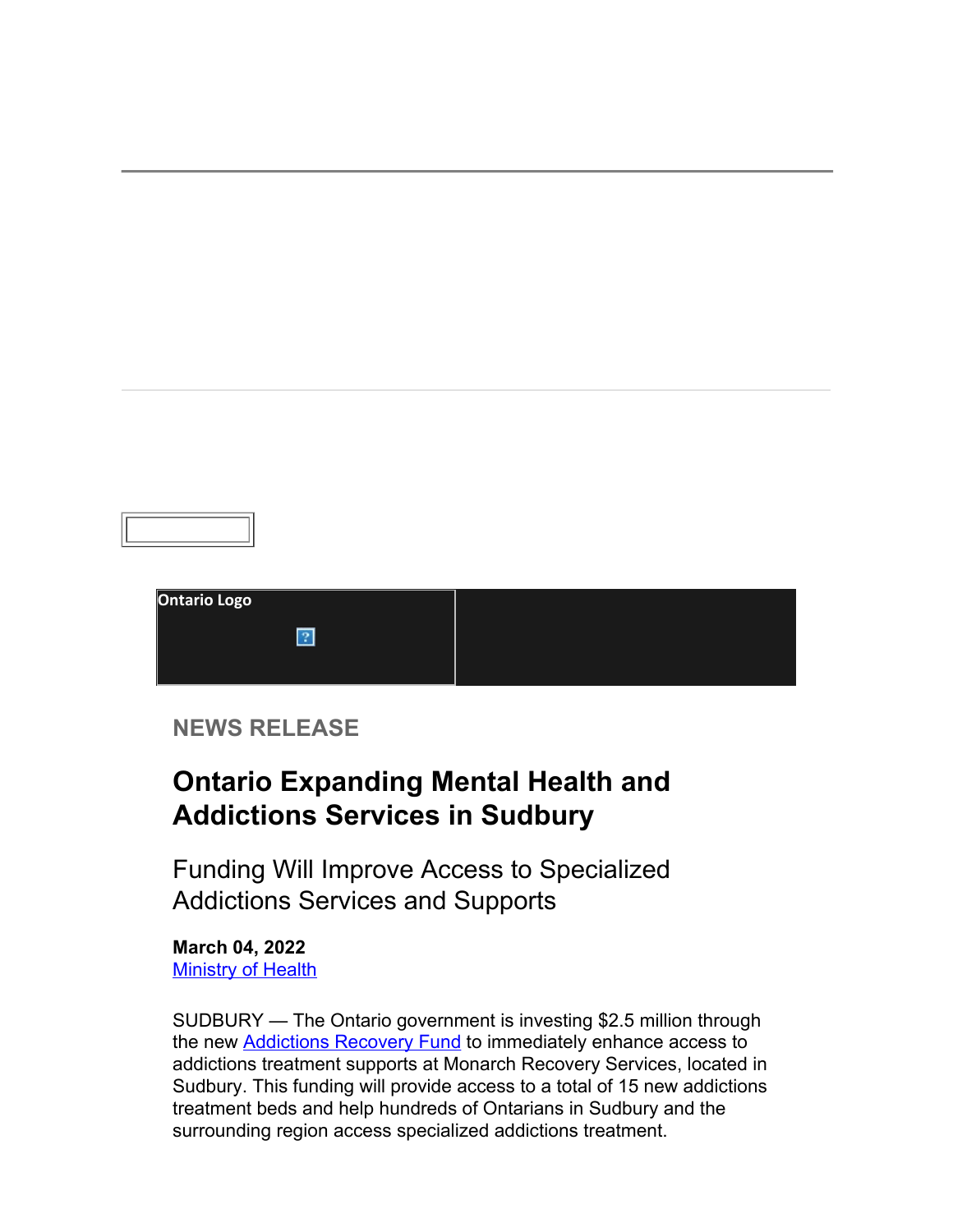"Now more than ever, it is important to ensure that everyone can access the safe and effective mental health and addictions services they deserve - when and where they need them," said Michael Tibollo, Associate Minister of Mental Health and Addictions. "Investing in mental health and addictions services in Northern Ontario, like those offered at Monarch Recovery Services, is just one more way our government is ensuring all Ontarians have access to the high-quality mental health and addictions care that meet their unique needs and have opportunities for treatment and recovery."

Monarch Recovery Services offers addiction services and supports for Ontarians aged 16 and over including recovery, treatment, and aftercare programs. Funding through the new Addictions Recovery Fund will provide access to six new withdrawal management services beds, four new addictions treatment beds, and five new supportive treatment beds.

Studies have shown that opioid-related deaths surged by 79 per cent during the first two waves of the pandemic, with rates being three times higher in Northern Ontario. To meet the demand for treatment, the new Addictions Recovery Fund will support almost 400 new addictions treatment beds across the province, helping to stabilize and provide care for approximately 7,000 clients per year. This includes clients in northern, rural and Indigenous communities. Addictions Recovery Fund investments in other addictions services and supports across the province include:

- Six new Youth Wellness Hubs offering developmentally tailored primary care and mental health and addictions treatment for youth ages 12 to 25;
- Two new Mobile Mental Health Clinics to provide a full suite of mental health and addictions services directly to individuals living in remote, rural and underserved communities;
- Three new police-partnered Mobile Crisis Response Teams to support individuals in a mental health or addictions crisis;
- Support for Indigenous-led land-based healing services; and
- Additional community supports including day/evening intensive treatment, mild to moderate intensive treatment, and after-care programs.

"Every year, more than one million people in Ontario experience a mental health or addictions challenge," said Christine Elliott, Deputy Premier and Minister of Health. "That's why our government is continuing to fulfill our commitment of making mental health and addictions a priority by investing in targeted addictions services."

"Our government recognizes the importance of making substantial investments in high-quality addictions care across Northeastern Ontario,"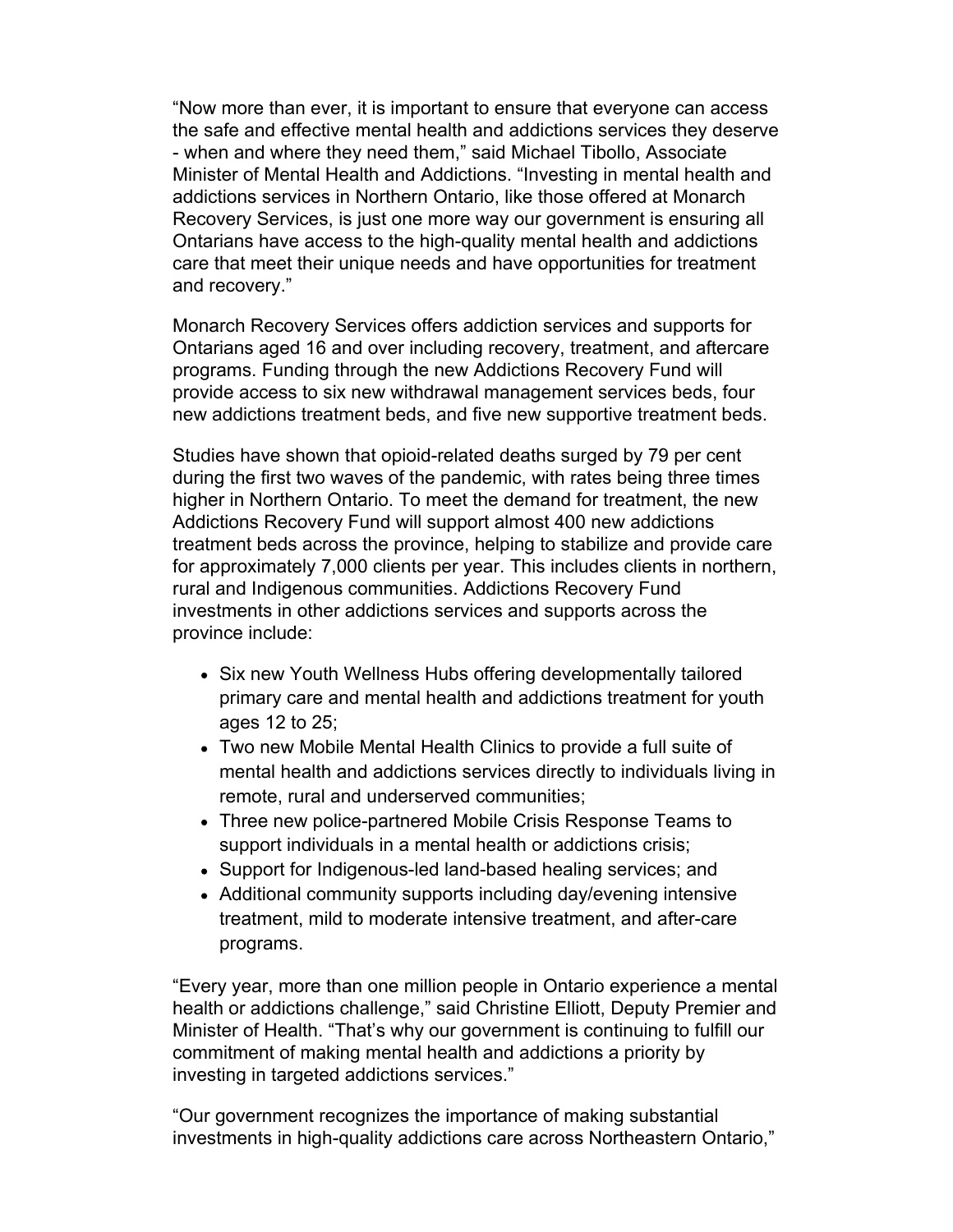said Greg Rickford, Minister of Northern Development and Mines, Natural Resources and Forestry and Minister of Indigenous Affairs. "Today's \$2.5 million investment for 15 new addictions treatment beds shows that our government is committed to improving the health of communities within the Sudbury region."

### **Quick Facts**

- The \$90 million Addictions Recovery Fund complements, but is separate from, the \$175 million [Roadmap to Wellness](https://u21118854.ct.sendgrid.net/ls/click?upn=lD4dx-2BnG5q0hGva6EtJJPXutpHdD30hzQII7KMNv14ZcWCyKHUy6QpgSHPlXFHUGYuGALNgLJSRYuv-2B6lXcmiIJoZFt6Is2mCKUjEaBmfR6odieTU0I5dZRqVQpyjANa-2F4O2JFG-2FbG69b-2FaN-2FKMLHeI-2BWfL2nJ9LPG6D25SOiJnUjZ9L4mE5C2MxTQ9IVqcDXjg0-2ByIgpnize1AkPhUnt2T6FSFamdnmK9w6tMC5xqdhfD4FzBxpHcKO11WzdcA4p4e5O8pgcch7SJ52idiPYgv0mkrtw9F5jLkz17raBU5r8lENAtYVR-2FU1PzcZhMJzJxplzBT-2Fd3dK6Rh1gJ7LNpr4Fz4a-2BfF1YIk296Z6xis-3DhOMS_vfpktU3vuLfOi-2BhkLkj1VlheVIJqCQvXlfCH8rLKPBlXvJt8oEO8JKcN-2BUuZAXQM9qBUQNzaIhrwtiv6pj6wQxRAqBwOPXtQdRVTdawIs7T4mlQXwUEfK6cVcLpKWNVHhHEEQaV9Mt2Z32VBAZnKitk5l5PdEaaEO627f5lMtCZch5EgtQfsHpAmgnyhRoz6LYYnQNoceQh7XRvs9lxClw-3D-3D) investment announced in the 2021 Budget, and is being invested over three years. Investments of \$7.2 million are being made in 2021-22, and \$41.39 million in each of 2022-23 and 2023-24.
- As part of Budget 2021, Ontario is investing [\\$32.7 million in new](https://u21118854.ct.sendgrid.net/ls/click?upn=lD4dx-2BnG5q0hGva6EtJJPWbkSvJ4GHY8IVkNaerKK0vimiGPfwmxCS8uVlRtZhBQJqVH1-2BZNKlKOfHc9hmZhawii4Q-2FNzX-2FSdn2cmUQbnePyHn8keJ2XQjVoCH9NeMXjDDI9NWXvmmOI-2FpH8Fv-2BoeHANv-2FBKJ8vrcAAumnT-2BzfGMWtgO8vzlBpZs24kfItpFhXx4B3H3qUYvedSmA5q602qS-2BsyO0Bi-2FkNsEXR5uRjReVYw71lxa6V13nAWyFRr-2F7SiNYzaLI-2Byi4fqDoJrbQbfJOiig0Qzd7wlJ7bvqPAPheK-2Ff1-2FoFCk6oLaOj91KjEi9HBNGL0GSYvbZ9lU2aJzhZsEaM0oG1XWrzqYk9NR5c5YOHYIW68XtPw811X2dfW748_vfpktU3vuLfOi-2BhkLkj1VlheVIJqCQvXlfCH8rLKPBlXvJt8oEO8JKcN-2BUuZAXQMdyLeD4McqB8uLm5At0wkclZGyBLQX1mAD8Aed4ggZ0kLvw6wb0OzKGLQCIagfOTn02t5gmYnJs525LmJ0Yo0VW8RudFdQK5a3nwS8D6J5-2Bi7Z4tnCuLITYwk4kwrN5cnjQBADjdq9dewBLAVIyEk7Q-3D-3D) [annualized funding](https://u21118854.ct.sendgrid.net/ls/click?upn=lD4dx-2BnG5q0hGva6EtJJPWbkSvJ4GHY8IVkNaerKK0vimiGPfwmxCS8uVlRtZhBQJqVH1-2BZNKlKOfHc9hmZhawii4Q-2FNzX-2FSdn2cmUQbnePyHn8keJ2XQjVoCH9NeMXjDDI9NWXvmmOI-2FpH8Fv-2BoeHANv-2FBKJ8vrcAAumnT-2BzfGMWtgO8vzlBpZs24kfItpFhXx4B3H3qUYvedSmA5q602qS-2BsyO0Bi-2FkNsEXR5uRjReVYw71lxa6V13nAWyFRr-2F7SiNYzaLI-2Byi4fqDoJrbQbfJOiig0Qzd7wlJ7bvqPAPheK-2Ff1-2FoFCk6oLaOj91KjEi9HBNGL0GSYvbZ9lU2aJzhZsEaM0oG1XWrzqYk9NR5c5YOHYIW68XtPw811X2dfW748_vfpktU3vuLfOi-2BhkLkj1VlheVIJqCQvXlfCH8rLKPBlXvJt8oEO8JKcN-2BUuZAXQMdyLeD4McqB8uLm5At0wkclZGyBLQX1mAD8Aed4ggZ0kLvw6wb0OzKGLQCIagfOTn02t5gmYnJs525LmJ0Yo0VW8RudFdQK5a3nwS8D6J5-2Bi7Z4tnCuLITYwk4kwrN5cnjQBADjdq9dewBLAVIyEk7Q-3D-3D) for targeted addictions services and supports, including treatment for opioid addictions. This funding is part of the government's commitment to invest \$3.8 billion over 10 years to implement Roadmap to Wellness, Ontario's comprehensive plan to build a modern, connected, and high-quality mental health and addictions system centred around the needs of individuals and their families.
- As part of this \$32.7 million investment in annualized funding, the Ontario government committed \$18.8 million towards bed-based addictions services for adults and youth who need intensive supports. This investment included \$7.85 million for a total of 90 new treatment beds determined through an Ontario Health-led provincial call for applications in summer/fall 2021.
- In 2020-2021, in response to the COVID-19 outbreak, the province invested up to \$194 million in one-time emergency funding for mental health and addictions services.
- The Ontario government is investing \$2.5 million in Breaking Free Online, an innovative therapy tool that makes it faster and easier for Ontarians to access safe and effective addictions supports. Ontarians can register at [www.breakingfreeonline.ca](https://u21118854.ct.sendgrid.net/ls/click?upn=U6h3DyYUKmysKUBvUPBCArUh29AuDJ0DBBpZ0s81tEtv-2BL-2BrrTfGgPC7krQJkq0mRpKao6k5KHR8x6eIVn8ihp3ckl4MQ7oOIBp9f-2FueAH498Gbo5-2Fed8hJQ9nq31D2sljfL6om6HHOpf1akD8XqXTbADwSdsoqfB3jKVkOL2gdHvtxT3AqBPIKbm0QS0Plz6WIysToMnE2lA14n0NJv-2FWAO-2B0TJ-2F977C9JTpoPRmpgCUsA-2Bk59wX-2FjIuO9dgzpjJhSxNvU3IaUk-2BKni0uss8w-3D-3DdKhY_vfpktU3vuLfOi-2BhkLkj1VlheVIJqCQvXlfCH8rLKPBlXvJt8oEO8JKcN-2BUuZAXQMtZEGDQP5Wfr67Q8YRygUU8gOwCofTuceHpehzh0FD3l1tQ9kHBK94-2F3b9i1-2B47Pjwvp5p2aeo7ZX9jVWWHhk7gnpkkP2n-2Ba8cRFEE8TIn2D6PaHdQWHOrKQ-2BDkZmgbjsjooXVZ9-2FIiLQmarjNJqXgA-3D-3D) and have free access to programming and resources for two years. Mental health and addictions service providers can also register their patients for this service.
- Ontario funds a wide range of community-based mental health and addictions programs and services through the Ontario Health regions. You can find more information about services in communities across Ontario through ConnexOntario online at [www.connexontario.ca](https://u21118854.ct.sendgrid.net/ls/click?upn=U6h3DyYUKmysKUBvUPBCAoXWQxXW-2BHwgtO3p1dyIdnNSj-2FQUgCd4G7wqKLZemVlbFXysx87fTTDqyiMn5rk1EhoL6pUVgE04CmMshudRPO6VpXnJdKkIxwSUq6m2z7gepViZWjfa6e9TwJcAA08Bm03ftpdajNz79vjjQqf1ViiHxWkuvbS2qLlVXY4eKqHaC9dSCUPzdMOZtsnQq0LDwQQF-2Biq5gfXCohsOSLFS1C5Z0PbcND1W9HD4hi0s2Y69lfl5rncN4D7k-2BJomQNiMeg-3D-3DHpt2_vfpktU3vuLfOi-2BhkLkj1VlheVIJqCQvXlfCH8rLKPBlXvJt8oEO8JKcN-2BUuZAXQMqoRxtt-2FwhwPu-2BtBNCN08wG7StyJNN6HaCDyXbiGCz0c8g95JEi3U3zW9oDNjV0qrvHowQMr0JfrnDnBZPbm2PulzzU3WfXLDDdbv3sLonooxPbbVO7YuNNF7uQpZmvSwiiqsW3SuM-2B07TckEQDewQg-3D-3D) (chat and directory of services), by phone at 1-866-531-2600, Text/SMS CONNEX to 247247 or, through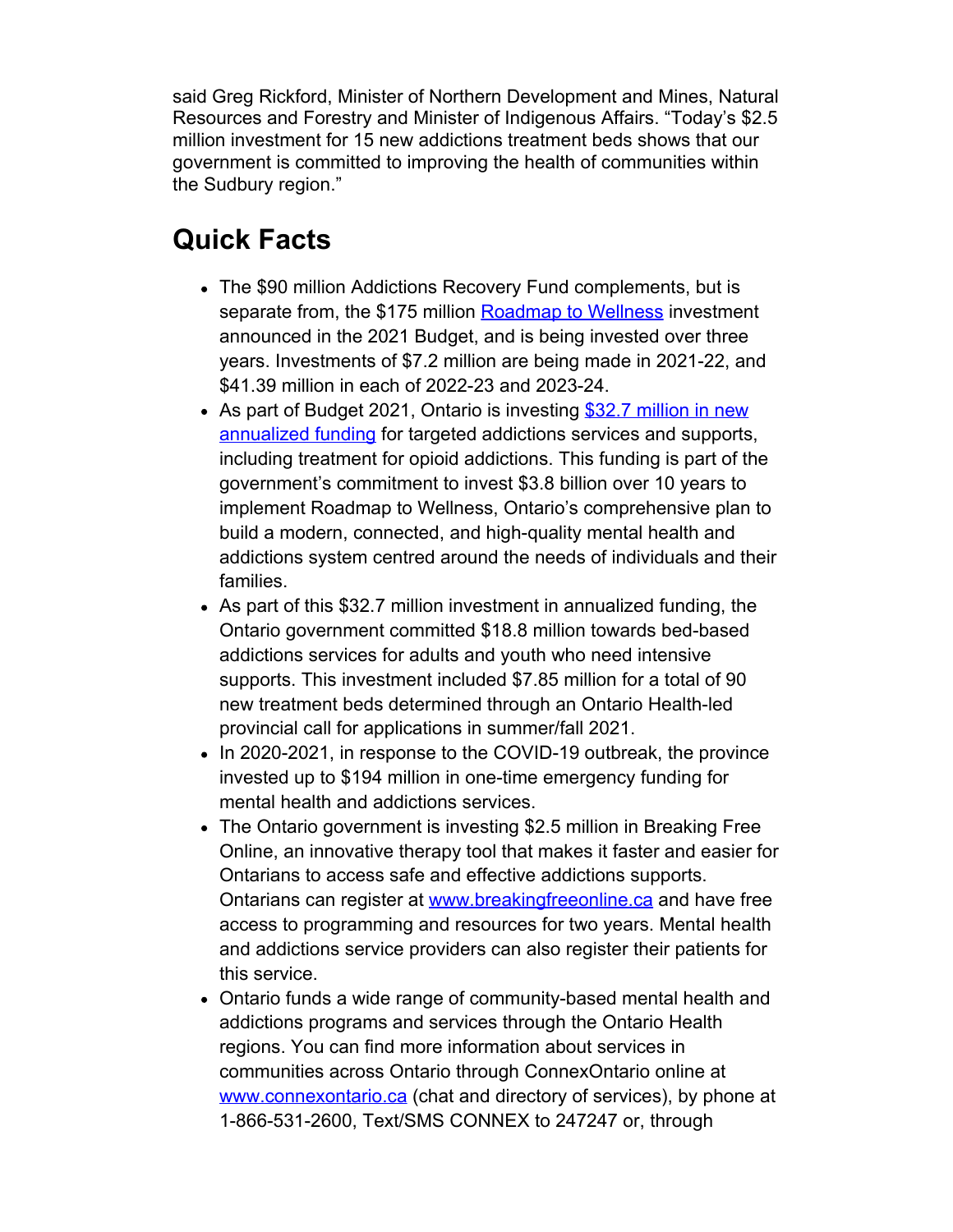ConnexGO app, available on Android (Google Play) or iOS (App Store).

• Visit [COVID-19: Support for People](https://u21118854.ct.sendgrid.net/ls/click?upn=lD4dx-2BnG5q0hGva6EtJJPXutpHdD30hzQII7KMNv14ax2ggQvGa2N4cEjDrQvBSuuglZXP-2FQUOT49RqME1W8in-2BjlGzgPtU7leiJ4Wy8CY0eW-2BQta8gBqy33UAk4TdOelhuJV5l0auk7asapYf9G19sKvlTNXURBqMGxals1dqx6O8VMuLowjRwt8khpEn7fQbixKpZCs3ymMexm-2B745pxowJs1tvCOuwtJzzLUTV7k37EBVRTh2HofCItnXiLTDEaMZQssPGy-2BDlz4PW2hbiSdnlUXgB3Ahht05vBFCiQS2Tai1A9sObfn8A6TYRJpTwDxe_vfpktU3vuLfOi-2BhkLkj1VlheVIJqCQvXlfCH8rLKPBlXvJt8oEO8JKcN-2BUuZAXQM5k7Jmg-2FYUa-2FS5IMLArqujEcYQLOp86vmWd2Q2qBpIon-2FA19nB5M-2BLpRpyuDRYS4XJ2-2BDe86DTPAP1fDachKqK7huX4FWooPktlpadnfyqLVzggYh7LwPyMvtMoiw9c0Cclc09EhhG75qkxe0Qtko2Q-3D-3D) to find information about the many available, confidential, and free mental health and addictions services and supports for Ontarians of all ages.

## **Quotes**

"Monarch Recovery Services recognizes that the need for addiction services continues to escalate in our community and this funding will allow us to not only facilitate access to services, but it will also increase our capacity and help fill the gaps in the continuum of care that we provide to individuals who are struggling with substance use."

#### **- Roxane Zuck CEO, Monarch Recovery Services**

"This is an important element in the continuum of care and services available to individuals experiencing mental health and addictions challenges. We look to the province for their firm commitment to provide ongoing operating funds for the establishment of much needed Supervised Consumption and Supported Transitional Housing Services in Greater Sudbury."

#### **- Brian Bigger Mayor, City of Greater Sudbury**

# **Additional Resources**

- [Protecting Our Progress](https://u21118854.ct.sendgrid.net/ls/click?upn=lD4dx-2BnG5q0hGva6EtJJPYaZZKp3Bjn7iE1pq33xXGB4x8mpmz0A4GTsiaaCfedS-2FvABSY9jVzGl4g2-2BfrqpZJG6FPQbNfb9Nx5f6CXdUhfcCNCAHtufIyueskiZ3jdneSQz6H-2F-2FQ7ocNQsFLL2eITpo10k5ScsNMGxX0OEle3xn5PUfO8lHBKnlOKTXmaRziDlUqAOyV5b4dHWjgntnH44k4-2BocI3x2S4ntdTfv-2FWC8-2FmfjS20dItIaQphxUGaj52zCnJfPmjv7v-2BUqb2A0LQ0phCgL5c7w5SzQHB-2F-2BSTp9qecS8h89Mz3c-2BRhByVLGO2WMh-2BGuEmRI-2F60DTiZkhAphEy8n4SiD-2Bx7pj6th0POLzTQyI6SOukCSF8Y2m7HSskvtgdhv9dC0y4UMtTMX6Rk75VSw-2Fai6byMRvv6xHPcaNtZc78VPLTDHlaYauigD01Hx2diWLUpDBfNDes964mx8IH6EpI48h65esxSmF9Ro-2BPrlMhTovxuJCx3qKrv9Q-2Brfk9B-2Fbp6O8hlBkjK1TA-3D-3D4ObL_vfpktU3vuLfOi-2BhkLkj1VlheVIJqCQvXlfCH8rLKPBlXvJt8oEO8JKcN-2BUuZAXQM5jM-2BTcYRwAvwOSiuIQ-2F4Wty4qaN6Q1kvcNFvqsXriBV6VjC7IHgpnQX9GGnn50ytjjyPh9S7y15PXfUO9ZB5sfSSsASmqEvFSzAeE1TAc-2BTzRS8AFaNnUWo0sSMBfZKWW8SmZpu7Mnalv3iS0GniXg-3D-3D)
- [Ontario Launches New Addictions Recovery Fund](https://u21118854.ct.sendgrid.net/ls/click?upn=lD4dx-2BnG5q0hGva6EtJJPWbkSvJ4GHY8IVkNaerKK0uo5uT1GzbJL7O6nITDlgpbUMXuUSzhraQ3Cj-2FwSNPg-2BJvZCHIPgfjZD3qtvzAttvAEI6epJWX7-2Bd-2B3ToBUWE9x-2F2h9VdZ0q0HSm-2FiE7VsSRp0vgTG-2FBnFNV1j98axiQE3Mqp4sh07OSD5EyWHjwkTlgiGCrA7vVt11oY73iefjNYKCv3FlULY3ohF2MUnAIl8JbqJEV-2FOPpnx3wGbFs9eUA4Nhhyj7j-2BYhj0QKRft46M3P-2Bl979UYV8UEoChSvrZ6RGCSuWY1YiCEt8QPdV8BH-2Fe11imUfrpDKT7nOAp3jCoAkntlHXjN-2BSeB-2FOa-2FjqoM-3D2pCW_vfpktU3vuLfOi-2BhkLkj1VlheVIJqCQvXlfCH8rLKPBlXvJt8oEO8JKcN-2BUuZAXQMpO-2F3CtPDWvq6b59rKPaQKJh-2BdCSFRzTNV0Ls5WaSTKvP66hCPn9e6UElEXjbVXRCZEqcQkq4DpNDrHqsn4bix9KZySthojWV8-2Fzv5lbDNKZWuLiY0587iqmzfBXOXVKi-2Bcnpr6ZKU0FpRRg8l7ekWw-3D-3D)
- [Ontario Expanding Support for Addictions Treatment Throughout](https://u21118854.ct.sendgrid.net/ls/click?upn=lD4dx-2BnG5q0hGva6EtJJPWbkSvJ4GHY8IVkNaerKK0vimiGPfwmxCS8uVlRtZhBQJqVH1-2BZNKlKOfHc9hmZhawii4Q-2FNzX-2FSdn2cmUQbnePyHn8keJ2XQjVoCH9NeMXjDDI9NWXvmmOI-2FpH8Fv-2BoeHANv-2FBKJ8vrcAAumnT-2BzfGMWtgO8vzlBpZs24kfItpFhXx4B3H3qUYvedSmA5q602qS-2BsyO0Bi-2FkNsEXR5uRjReVYw71lxa6V13nAWyFRr-2F7SiNYzaLI-2Byi4fqDoJrbQbfJOiig0Qzd7wlJ7bvqPAPheK-2Ff1-2FoFCk6oLaOj91KjEi9HBNGL0GSYvbZ9lU2aJzhZsEaM0oG1XWrzqYk9NR5c5YOHYIW68XtPw811X2dfhW8j_vfpktU3vuLfOi-2BhkLkj1VlheVIJqCQvXlfCH8rLKPBlXvJt8oEO8JKcN-2BUuZAXQM2XyX8t-2FdbcifBesaQUvAn9-2BBPVps-2BSIJgOl5-2FXjOBGA8t7x27fjLf0ruYxXr-2BhsCUaCjK7z1dUt3H-2BRXqFE8E9uZ5zdFP-2FvLcc2JNLa7wANNoxdWlOXAweI-2FecmDwA3iG5vvXy-2Fqnyz-2FGfajdqzNpQ-3D-3D) [the Province](https://u21118854.ct.sendgrid.net/ls/click?upn=lD4dx-2BnG5q0hGva6EtJJPWbkSvJ4GHY8IVkNaerKK0vimiGPfwmxCS8uVlRtZhBQJqVH1-2BZNKlKOfHc9hmZhawii4Q-2FNzX-2FSdn2cmUQbnePyHn8keJ2XQjVoCH9NeMXjDDI9NWXvmmOI-2FpH8Fv-2BoeHANv-2FBKJ8vrcAAumnT-2BzfGMWtgO8vzlBpZs24kfItpFhXx4B3H3qUYvedSmA5q602qS-2BsyO0Bi-2FkNsEXR5uRjReVYw71lxa6V13nAWyFRr-2F7SiNYzaLI-2Byi4fqDoJrbQbfJOiig0Qzd7wlJ7bvqPAPheK-2Ff1-2FoFCk6oLaOj91KjEi9HBNGL0GSYvbZ9lU2aJzhZsEaM0oG1XWrzqYk9NR5c5YOHYIW68XtPw811X2dfhW8j_vfpktU3vuLfOi-2BhkLkj1VlheVIJqCQvXlfCH8rLKPBlXvJt8oEO8JKcN-2BUuZAXQM2XyX8t-2FdbcifBesaQUvAn9-2BBPVps-2BSIJgOl5-2FXjOBGA8t7x27fjLf0ruYxXr-2BhsCUaCjK7z1dUt3H-2BRXqFE8E9uZ5zdFP-2FvLcc2JNLa7wANNoxdWlOXAweI-2FecmDwA3iG5vvXy-2Fqnyz-2FGfajdqzNpQ-3D-3D)
- [2021 Budget Ontario's Action Plan: Protecting People's Health](https://u21118854.ct.sendgrid.net/ls/click?upn=lD4dx-2BnG5q0hGva6EtJJPYaZZKp3Bjn7iE1pq33xXGASUmVCow8aw4G3QelBHJPfcwFXRmTCqiKa8ZuoC9coQ4hak4QxR5Ya7F8-2F9OgL3lFgVHUmFWcfP5E66SKvwyRU-2Fy9z3OKiUfOR1wdQdQjerALd9BeFJPs0pIMM1cWQ-2BS5A-2BMfIW4dpis9K-2BJ-2BvsvCQz7W-2FWsOssD6UhBYPTt8EXFYbOheNo4gTItsvlBdHMORd2zGIcMUMuTAGNKU-2BTfWoa1-2F1m-2B3Yxquh45pNywuuAv-2B87Uo0qfIMA-2BgmPDnpjR4-3D_wyp_vfpktU3vuLfOi-2BhkLkj1VlheVIJqCQvXlfCH8rLKPBlXvJt8oEO8JKcN-2BUuZAXQM1H8vKnoe71ZMzJRq7Qy01LpAC50Fi4qVXRSOax5qJGGFW-2BASF7Bn7XaLokJOSK74Nvktr5pfSRkCMKTlvGwanMAHA3IEHBwwMZvj8UBwTlyoArX3w2RhkU8UxVHaKtssoL-2BdoYSUri385m8ku5e83Q-3D-3D) [and Our Economy](https://u21118854.ct.sendgrid.net/ls/click?upn=lD4dx-2BnG5q0hGva6EtJJPYaZZKp3Bjn7iE1pq33xXGASUmVCow8aw4G3QelBHJPfcwFXRmTCqiKa8ZuoC9coQ4hak4QxR5Ya7F8-2F9OgL3lFgVHUmFWcfP5E66SKvwyRU-2Fy9z3OKiUfOR1wdQdQjerALd9BeFJPs0pIMM1cWQ-2BS5A-2BMfIW4dpis9K-2BJ-2BvsvCQz7W-2FWsOssD6UhBYPTt8EXFYbOheNo4gTItsvlBdHMORd2zGIcMUMuTAGNKU-2BTfWoa1-2F1m-2B3Yxquh45pNywuuAv-2B87Uo0qfIMA-2BgmPDnpjR4-3D_wyp_vfpktU3vuLfOi-2BhkLkj1VlheVIJqCQvXlfCH8rLKPBlXvJt8oEO8JKcN-2BUuZAXQM1H8vKnoe71ZMzJRq7Qy01LpAC50Fi4qVXRSOax5qJGGFW-2BASF7Bn7XaLokJOSK74Nvktr5pfSRkCMKTlvGwanMAHA3IEHBwwMZvj8UBwTlyoArX3w2RhkU8UxVHaKtssoL-2BdoYSUri385m8ku5e83Q-3D-3D)
- Visit Ontario's [COVID-19 vaccine web page](https://u21118854.ct.sendgrid.net/ls/click?upn=lD4dx-2BnG5q0hGva6EtJJPR7Qk5Ow5WlNPUtrxT1k86ic1VmDW-2B465fgu6MeJMB-2FpMWpJ1i81-2FTMHHeZDJb9XJcSziA9dJtpgMdsziNch8oO65jCRwi-2BjTFxKvYL0MIbhG5Ibz8-2F4glvJFUky2tFbTa7bd2roOCryscbsfOaaisIcFkzEkhsIvZBMKQcfEsubqAM85KgV94X6uB0cxskrzvRhBJ8-2FmL3RO0DudIvQjz9tMIZ8ePNlpbuCmUdlO2lVEMbUIrMqh1hyUC1ptparM-2BbDJtybCEDCzGQAqlS9Fyw-3DHuKm_vfpktU3vuLfOi-2BhkLkj1VlheVIJqCQvXlfCH8rLKPBlXvJt8oEO8JKcN-2BUuZAXQMloeqnZFXEg9TgCb0O5hG7LjHjnykh2RLPmIWepxwRGrfRgXwFcdgHz5MmCKM-2FkV6-2BGpIgNsv-2FMJX426TFzpehHFPVXINkuDoejo841myHqKMApWRnUvu06-2F6o-2BKuWtsAJsAHGfyU6AgtUjCJr5RG1w-3D-3D) to view the latest provincial data and information on COVID-19 vaccines.
- Visit Ontario's COVID-19 information [website](https://u21118854.ct.sendgrid.net/ls/click?upn=lD4dx-2BnG5q0hGva6EtJJPR7Qk5Ow5WlNPUtrxT1k86i2MCzA4tA7a94coiGOV1Td4xGc88-2BW-2BL9mPkj3YNF77GUQktwvPuqYjA-2BGialQct1QvkaNBnhJj-2FZ46TwS4Om0IHfzt9T75VvOJKsEM-2BYS0YS7TNICoEM9x34XOQK5U9sXxn-2BN3y21EfV8XJ37e1ctjpkVBlgxgzoXf-2FogqRPeFVAr-2BHeclw0bzdW0VQsV1JQ-2FPZHgTYXGQK7FuwSC-2FoxeWAyWxrA5PhuZTJl8UUfubQ-3D-3DI6eC_vfpktU3vuLfOi-2BhkLkj1VlheVIJqCQvXlfCH8rLKPBlXvJt8oEO8JKcN-2BUuZAXQMA58ImC0gXPMMCpDVUmV3lUW1BNvn3bQYOazBlLtezw9Cbpbob1Rqavp8kFqdlCWeWJYxDCxfUjqzTJwDG30zuM1GSV1AzYQos61vzrimKiTfNrbkOrJit6AAFXzdPz6W6mBFxO3ScdF-2FZqkIUujLkg-3D-3D) to learn more about how the province continues to protect the people of Ontario from the virus.
- For public inquiries call ServiceOntario, INFOline at 1-866-532- 3161 (Toll-free in Ontario only)

# **Media Contacts**